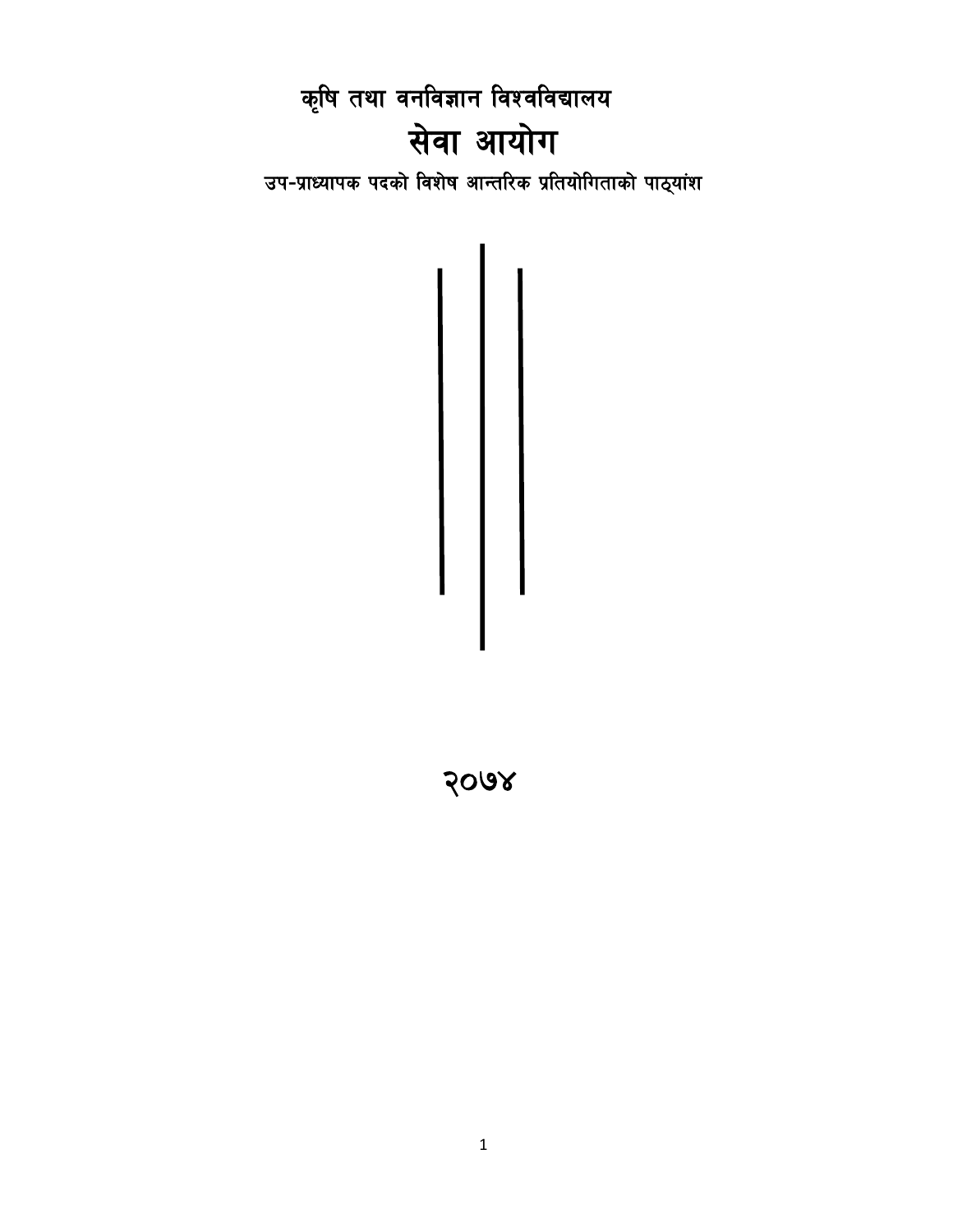# कृषि तथा वनविज्ञान विश्वविद्यालय सेवा आयोग

उप - प्राध्यापक पदको विशेष आन्तरिक प्रतियोगिताको पाठुयांश

## पाठ्यक्रम र पूर्णाङ्ग विभाजन

### (क) उप प्राध्यापक : पूर्णाङ्क ५०

- (क) सम्बन्धित विषयको ज्ञान ४०
- (ख) कृ.व.वि. सम्बन्धी ज्ञान १०

## लिखित परीक्षा सम्बन्धमा

- १. लिखित परीक्षा लिंदा परीक्षा प्रणालीको एकरुपताको लागि सबै पदहरुको पर्णाङ्क १०० हुनेछ । जस अन्तर्गत: खण्ड (क) वस्तुगत प्रश्न संख्या ५० र पूर्णाङ्क ५० हुनेछ ।
	- खण्ड (ख) १. लामा प्रश्न संख्या २ र पूर्णाङ़ २० हुनेछ।
		- २. छोटा प्रश्न संख्या १० र पूर्णाङ्क २० हुनेछ।

खण्ड (ग) विश्वविद्यालय सम्बन्धि ज्ञान सम्बन्धमा प्रश्न संख्या २ र पूर्णाङ्क १० हुनेछ ।

- २. पूरा परीक्षा अवधि ३ घण्टाको हुनेछ , जस मध्ये वस्तुगत प्रश्नहरुलाई अधिकतम ५० मिनेट समय दिईने छ ।
- ३. वस्तुगत प्रश्नहरु बहुवैकल्पिक (Multiple Choice) हुनेछन् । प्रत्येक प्रश्नमा ४ वटा सम्भावित उत्तर रहनेछन् ।

#### पाठ्यांश

(क) सम्बन्धित विषयहरु

## **Agriculture Faculty Related Subjects**

#### **Agronomy**

Principles, cereals, grain legumes and oil crops, seed technology, weeds management and commercial crops.

#### Horticulture

Principles, fruits, vegetables, ornamentals, landscape, plantation crops, organic farming and postharvest.

#### **Entomology**

Taxonomy, ecology, crop pest management, physiology, biological controls, apiculture and crop pollination, field and horticultural entomology.

#### **Rural Sociology**

Concepts and principles of social and cultural changes, agrarian sociology, rural sociology in transition, social process and integration, social institution and stratification, ethnicity and diversity, migration and mobility in agriculture and rural sociology.

#### **Plant Breeding**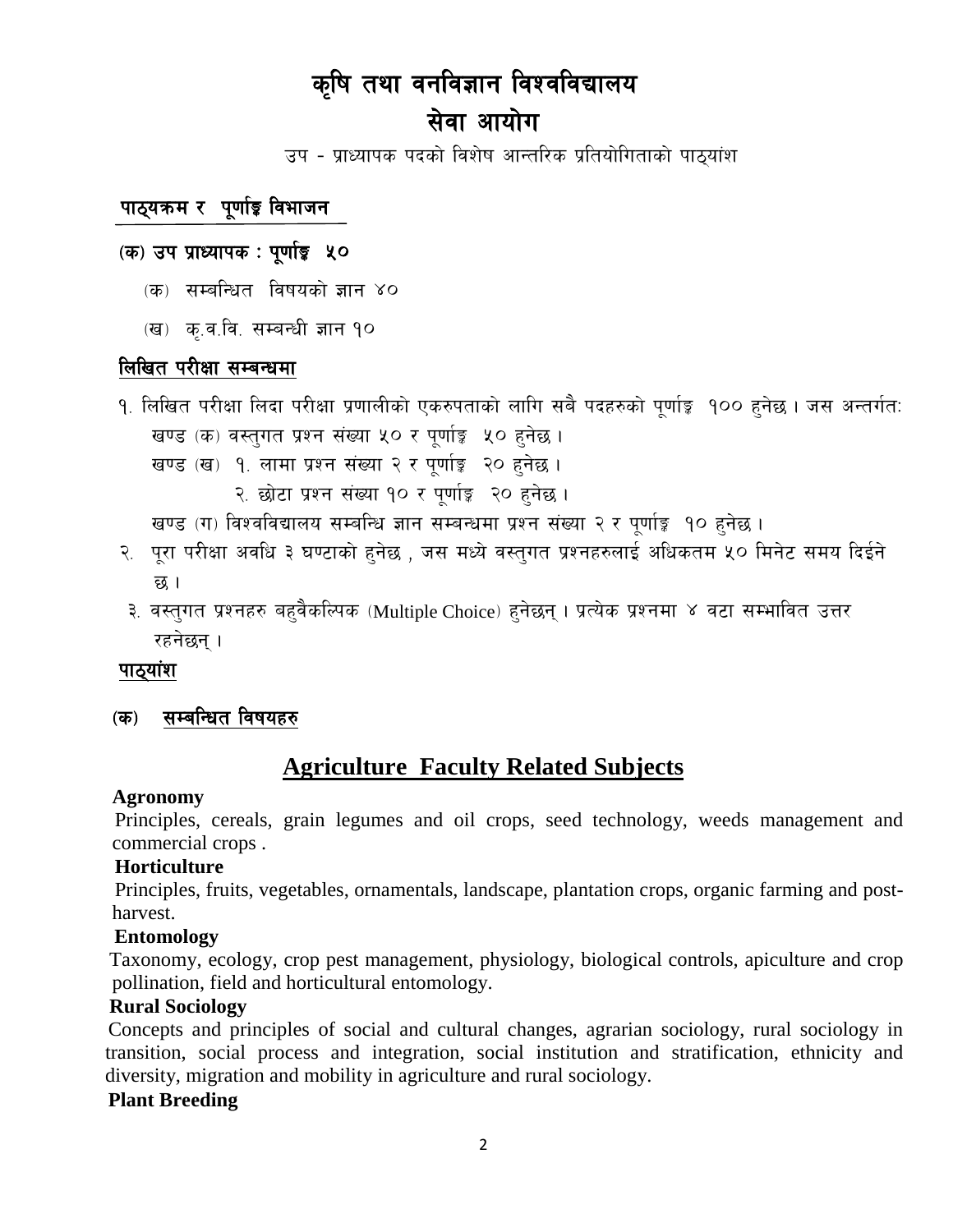Genetics, principles and practices of plant breeding, population genetics, resistance breeding.

## **Environmental science**

Environmental science, agri-ecology, medicinal and aromatics pants, mountain agriculture and climate change, agri-microbiology and plant physiology.

## **Bio-chemistry**

Principles, bio-chemistry, classification function, structures, metabolic pathway and biosynthesis and degradation of bio-molecules .

### **Agri-Economics**

Principles, farm management, project analysis, agri-marketing and co-operatives and project planning.

## पाठ्यांश

## (क) सम्बन्धित विषयहरु

# **Forestry Faculty Related Subjects**

 **Basic Science and Humanities** Principles of Cytology, Genetics and Breeding Introductory Economics Social Science for Forestry Forest Law and Policy Tree Physiology Plant Biochemistry and Biotechnology Elementary Statistics& Computer Application Enterpreneuship Development and Communication Skill **General forestry**  Forest Ecology Fire Ecology Mountain Ecology Biodiversity Conservation Environmental Science Ecosystem Services and Climate Change Global Environmental Change Wood Anatomy Harvesting and Logging Medicinal and Aromatic Plants Wood Products and Utilization Ethnobotany Wood Science and Technology Utilization of non Timber Forest Products Forest Surveying Forest Engineering Soil and Water Conservation Engineering Remote Sensing Air Photo Intrpretation Gis In Nrm.